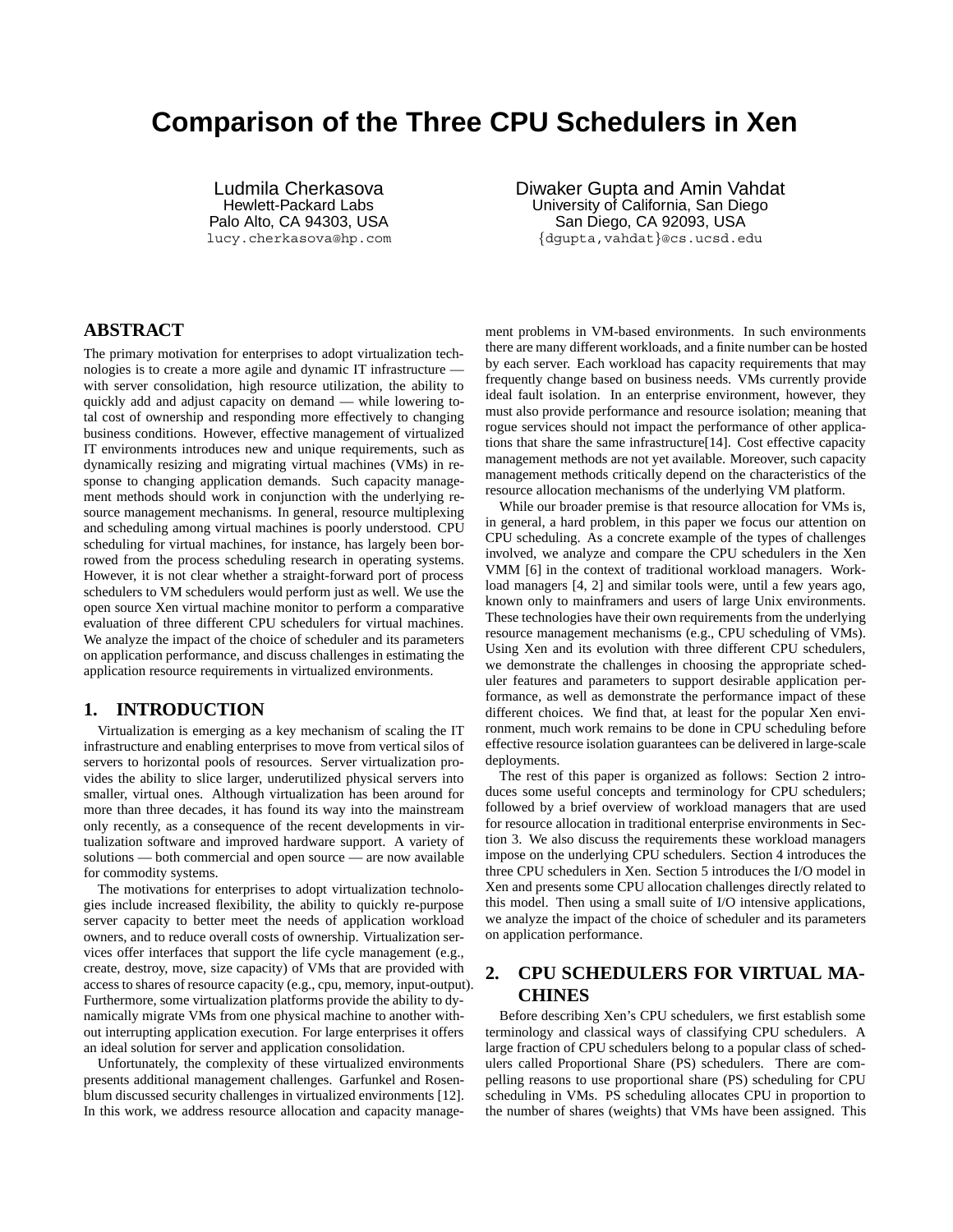gives end users a very natural way of thinking about CPU allocations, and scales well to large number of VMs and processors.

Typically, PS schedulers are evaluated based on **fairness**, i.e., the time interval over which the scheduler provides fair CPU allocation, and the allocation **error** which typically depends on the scheduler algorithm and its quantum size. An important distinction between fair-share schedulers and PS schedulers is the time granularity at which they operate. Proportional share schedulers aim to provide an instantaneous form of sharing among the active clients according to their weights. In contrast, fair-share schedulers attempt to provide a time-averaged form of proportional sharing based on the actual use measured over long time periods.

For example, consider a simple situation where two clients *C*<sup>1</sup> and  $C_2$  share a system with equal CPU shares. Suppose  $C_1$  is actively computing for some time, while  $C_2$  is temporarily inactive (e.g., blocked). When *C*<sup>2</sup> becomes active, a fair-share scheduler will allocate a large CPU share to  $C_2$  to "catch up" with  $C_1$ . In contrary, a proportional CPU scheduler will treat  $C_1$  and  $C_2$  equally because it is "unfair" to penalize  $C_1$  for consuming otherwise idle resources.

CPU schedulers can be further distinguished as supporting **workconserving** (WC-mode) and/or **non work-conserving** (NWC-mode) modes. In the WC-mode, the shares are merely guarantees, and the CPU is idle if and only if there is no runnable client. It means that in a case of two clients with equal weights and a situation when one of these clients is blocked, the other client can consume the entire CPU. With the NWC-mode, the shares are caps, i.e., each client owns its fraction of the CPU. It means that in a case of two clients with equal weights, each client will get up to 50% of CPU, but the client will not be able to get more than 50% even if the rest of the CPU is idle.

We also distinguish **preemptive** and **non-preemptive** CPU schedulers. Preemptive schedulers rerun the scheduling decision whenever a new client becomes ready. If the new client has "priority" over the running client, the CPU preempts the running client and executes the new client. Non-preemptive schedulers only make decisions when the running client gives up the CPU. Non-preemptive schedulers allow every running client to finish its CPU slice. Having a preemptive scheduler is important for achieving good performance of I/O intensive workloads in shared environment. These workloads are often blocked waiting for I/O events, and their performance could suffer when competing with CPU intensive jobs if the CPU scheduler is non-preemptive. However, choosing a right quantum size may alleviate this problem.

## **3. WORKLOAD MANAGERS**

A core requirement for effective virtualization is workload management, i.e., the ability to assign resources such as CPU, memory, and I/O to applications as precisely as possible. Workload management enables applications to provide service levels based on policies driven by time, price, and performance.

One simple approach for assigning CPU resources to VMs is static allocation. However, static allocation becomes inefficient under varying load: each VM must be sized to support the application's peak capacity requirements. Yet, most applications rarely need their peak amount. Workload managers aim to dynamically allocate resources to match application requirements.

A workload manager  $<sup>1</sup>$  is typically layered upon a PS scheduler</sup> used in the NWC-mode. This mode provides performance isolation among competing services. Each VM receives its particular service rate regardless of whether any of the other VMs are using resources.

Such isolation can be desirable in a shared environment for enterprise applications as it gives the appearance of dedicated access to resources. Adding new workloads to the pool (if available resources allow) has little impact on the performance behavior of workloads already in the pool.

Each virtual machine is pre-allocated specific shares of capacity for short time periods (e.g. 5 seconds). Then, based on the demands of the VM and the availability of resources, the allocations may be adjusted to ensure that each VM gets the capacity it needs. Since the decision of the workload manager controller is based on a difference between assigned and consumed CPU allocation, a scheduler with significant error in CPU allocation may cause unstable controller behavior. Thus, a prerequisite of the underlying CPU scheduler is a small allocation error (typically, 1–2%).

#### **4. CPU SCHEDULERS IN XEN**

Xen is unique among VM platforms because it allows users to choose among different CPU schedulers. But this choice comes with the burden of choosing the right scheduler and configuring it. Over the course of last three years, three different CPU schedulers were introduced, all allowing users to specify CPU allocation via CPU shares (weights). Below, we briefly characterize their main features that motivated their inclusion in Xen at the time.

**Borrowed Virtual Time (BVT)** [9] is a fair-share scheduler based on the concept of *virtual time*, dispatching the runnable VM with the smallest virtual time first. Additionally, BVT provides low-latency support for real-time and interactive applications by allowing latencysensitive clients to "warp" back in virtual time to gain scheduling priority. The client effectively "borrows" virtual time from its future CPU allocation.

The scheduler accounts for running time in terms of a *minimum charging unit (mcu)*, typically the frequency of clock interrupts. The scheduler is configured with a context switch allowance *C*, which is the *real time* by which the current VM is allowed to advance beyond another runnable VM with equal claim on the CPU ( the basic time slice or time quantum of the algorithm). *C* is typically some multiple of *mcu*. Each runnable domain <sup>2</sup> receives a share of CPU in proportion to its weight *weighti*. To achieve this, the virtual time of the currently running *Dom<sup>i</sup>* is incremented by its running time divided by *weighti*.

In summary, BVT has the following features:

- preemptive (if warp is used), WC-mode only;
- *•* optimally-fair: the error between fair share and actual allocation is never greater than context switch allowance *C* plus one mcu:
- *•* low-overhead implementation on multiprocessors as well as uni-processors.

The lack of NWC-mode in BVT severely limited its usage in a number of environments, and led to the introduction of the next scheduler in Xen.

**Simple Earliest Deadline First (SEDF)** [20] uses real-time algorithms to deliver guarantees. Each domain *Dom<sup>i</sup>* specifies its CPU requirements with a tuple  $(s_i, p_i, x_i)$ , where the *slice*  $s_i$  and the *period p<sup>i</sup>* together represent the CPU share that *Dom<sup>i</sup>* requests: *Dom<sup>i</sup>* will receive at least  $s_i$  units of time in each period of length  $p_i$ . The boolean flag  $x_i$  indicates whether  $Dom_i$  is eligible to receive extra CPU time (WC-mode). SEDF distributes this slack time fairly manner after all runnable domains receive their CPU share. One can allocate 30% CPU to a domain by assigning either (3 ms, 10 ms, 0) or (30 ms, 100 ms, 0). The time granularity in the definition of the period impacts scheduler fairness.

<sup>&</sup>lt;sup>1</sup>While the authors are closely familiar with HP workload management products and refer to features and parameters related to HP's products (such as NWC-mode, usage-based management policy, and small allocation error), IBM's workload managers have similar characteristics as well.

<sup>2</sup> We use words *domain* and *virtual machine* interchangeably.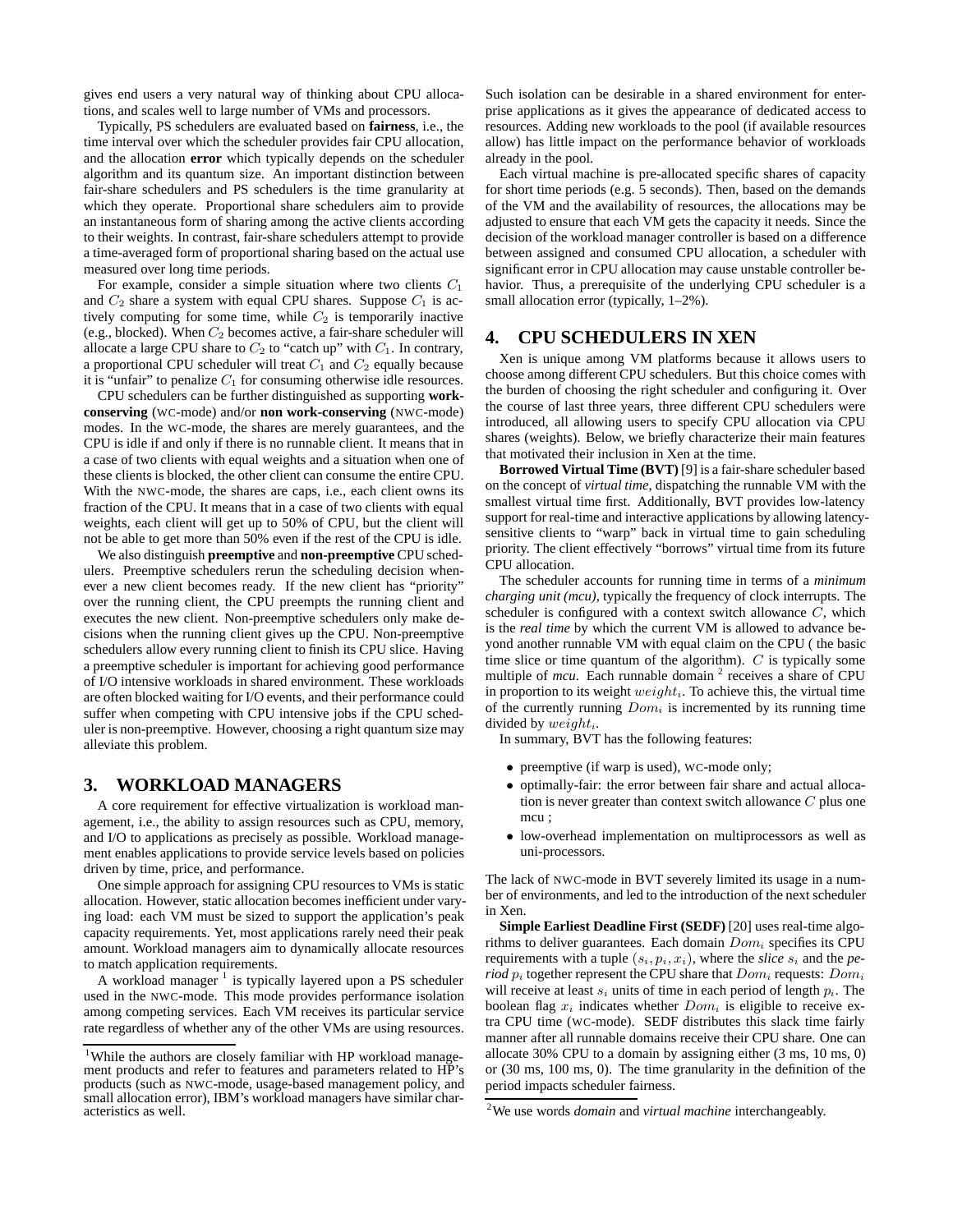

(a) Initial I/O Model (b) Current I/O Model in Xen

**Figure 1: Two popular I/O models for VMs.**

For each domain *Domi*, the scheduler tracks two additional values  $(d_i, r_i)$ :

- *• d<sup>i</sup>* time at which *Domi*'s current period ends, also called the *deadline*. The runnable domain with earliest deadline is picked to be scheduled next;
- *• r<sup>i</sup> remaining CPU time* of *Dom<sup>i</sup>* in the current period.

In summary, SEDF has the following features:

- preemptive, WC and NWC modes;
- fairness depends on a value of the period.
- implements per CPU queue: this implementation lacks global load balancing on multiprocessors.

**Credit Scheduler** [1] is Xen's latest PS scheduler featuring automatic load balancing of virtual CPUs across physical CPUs on an SMP host. Before a CPU goes idle, it will consider other CPUs in order to find any runnable VCPU. This approach guarantees that no CPU idles when there is runnable work in the system.

Each VM is assigned a *weight* and a *cap*. If the cap is 0, then the VM can receive any extra CPU (WC-mode). A non-zero cap (expressed as a percentage) limits the amount of CPU a VM receives (NWC-mode). The Credit scheduler uses 30 ms time slices for CPU allocation. A VM (VCPU) receives 30 ms before being preempted to run another VM. Once every 30 ms, the priorities (credits) of all runnable VMs are recalculated. The scheduler monitors resource usage every 10 ms. To some degree, Credit's computation of credits resembles virtual time computation in BVT. However, BVT has a context switch allowance *C* for defining a different size of the basic time slice (time quantum), and an additional low-latency support (via *warp*) for real-time applications.

In summary, Credit has the following features:

- non-preemptive, WC and NWC modes;
- *•* global load balancing on multiprocessors.

In the next section, we present results of a performance study comparing these schedulers and their features in more detail.

## **5. CASE STUDY**

There are two popular I/O models for VMs, as demonstrated in the evolution of the I/O architecture of Xen. In its original design [6], the Xen VMM itself contained device driver code and provided safe, shared access for I/O hardware (see Figure 1 a). Later, the Xen team proposed a new architecture [11] that allows unmodified device drivers to be hosted and executed in isolated "driver domains" (see Figure 1 b). Typically, the management domain *Dom*<sup>0</sup> hosts unmodified Linux device drivers and plays the role of the driver domain. This new I/O model results in a more complex CPU usage

model. For I/O intensive applications, CPU usage has two components: CPU consumed by the guest virtual machine (VM) and CPU consumed by  $Dom_0$  which hosts the device drivers and performs I/O processing on behalf of the guest domain.

Finding a satisfactory solution to the CPU allocation problem for applications executing in VMs requires answering several questions. How does one estimate the application CPU requirements and project them into two components: *Dom*<sup>0</sup> and guest domain's shares? How sensitive are I/O intensive applications to the amount of CPU allocated to *Dom*0? Does allocation of a higher CPU share to *Dom*<sup>0</sup> mean a better performance for I/O intensive applications? How significant is the impact of scheduler parameters on application performance, e.g., context switch allowance  $C$  in BVT and period  $P_i$  in SEDF?

Further, additional functionality was the main motivation behind introducing new Xen schedulers. For example, SEDF added the NWC-mode missing in BVT, and Credit added automatic, transparent global load balancing of VCPUs, missing in both BVT and SEDF. To the best of our knowledge, a thorough comparative performance evaluation of the different schedulers does not exist, so it is not immediately clear if configuring different schedulers with the same CPU allocation would result in similar application performance. While scheduling of virtual machines might rely on the CPU schedulers proposed for process scheduling in general purpose OSes, the parameter setting and scheduler tuning can be different for VMs.

Our performance study aims to answer some of these questions. We performed experiments with three applications:

- *•* **web server**: We measure web server throughput. In our workload, we request fixed size (10 KB) files  $3$  using httperf [3].
- *•* **iperf**: We measure maximum achievable network throughput using iperf [5].
- *•* **disk read**: Finally, we benchmark disk read throughput with the dd utility for reading 1000 1-KB blocks.

Note our choice of simple, focused benchmarks (instead of extensive suites like the SPEC benchmarks) for two reasons: first, if we are able to demonstrate scheduling issues even with these benchmarks, then one can conclude that the problems would be just as visible, if not worse, in more complex setups; second, these benchmarks are much more predictable and easier to debug than more extensive benchmarking suites.

Our testbed consists of dual CPU HP workstations LP200R, with 1-GHz PIII processors, 2-GB RAM and 1-Gbit/s NICs running Xen

 $3$ We had limited our study to a web server with 10 KB files. We refer a reader to the earlier case study [7] where the CPU overhead in *Dom*<sup>0</sup> is measured for different file sizes retrieved from a web server.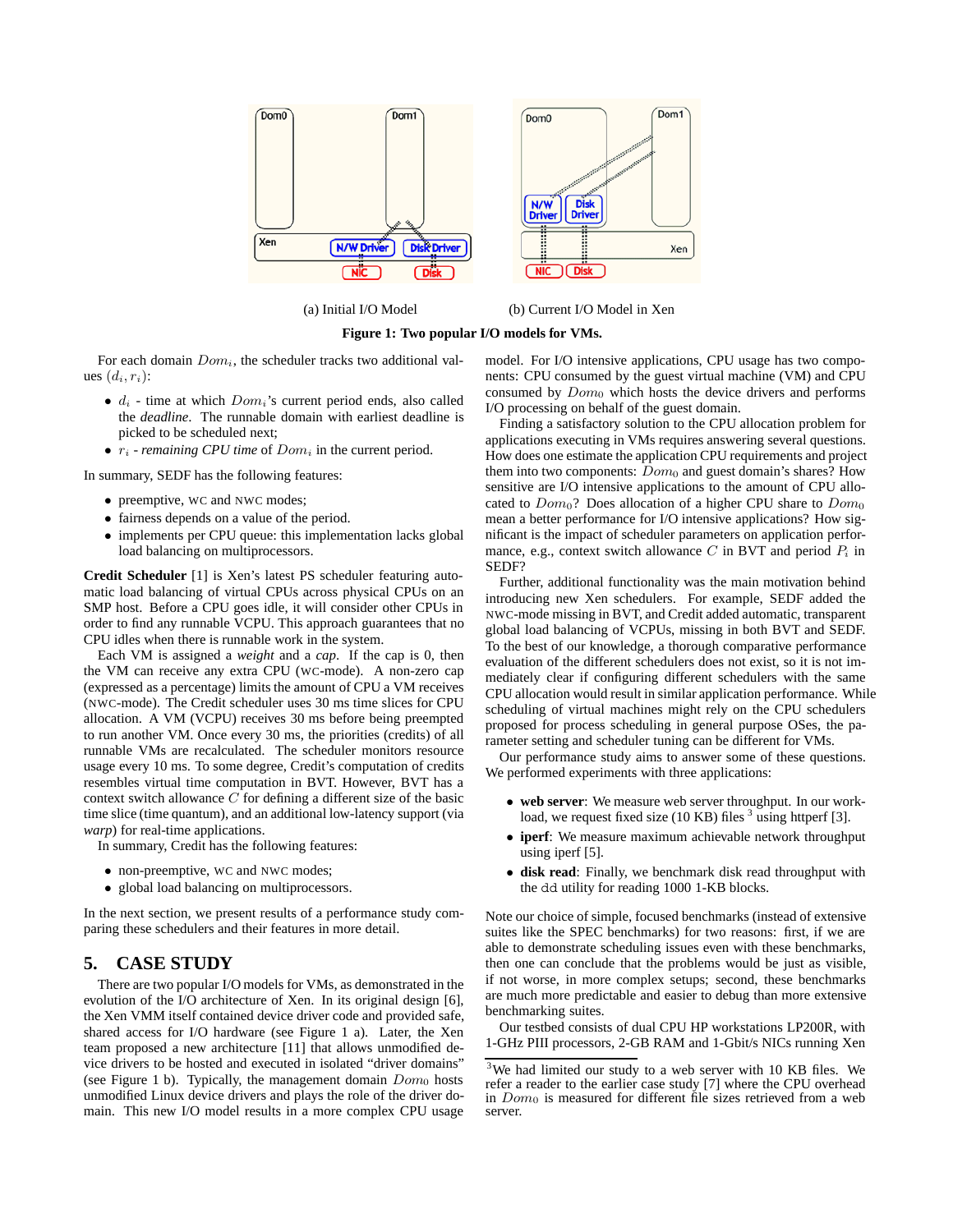3.0.3. In this work, we first present the results for single CPU configurations to separate comparison of the basic CPU scheduler properties from the load balancing issues for SMP configurations. We will present results for SMP-configuration in Section 5.3.

We consider 5 different configurations where we varied the CPU allocated to  $Dom_0$  relative to  $Dom_1$ , e.g., in *Conf* 0.25,  $Dom_0$  is allocated 0.25 of the CPU allocated to  $Dom_1$ .

### **5.1 Impact of Different Scheduler Parameters and** *Dom*<sup>0</sup> **Weight**

In this section, we aim to answer the following questions:

- *•* How sensitive are I/O intensive applications to the amount of CPU allocated to *Dom*0? Does allocation of a higher CPU share to *Dom*<sup>0</sup> mean a better performance for I/O intensive applications?
- *•* How significant is the impact of scheduler parameters on application performance, e.g., context switch allowance *C* in BVT and period *P<sup>i</sup>* in SEDF?

Figure 2(a) shows web server throughput for BVT with context allowance *C* set to 1 ms, 5 ms, and 50 ms. The X-axis presents the results of experiments for 5 different configurations where the CPU weights allocated to  $Dom_0$  relative to  $Dom_1$  are 0.25, 0.5, 1, 2, and 4.

We first note that the web server throughput is quite sensitive to *Dom*<sup>0</sup> weight for all three schedulers. Second, BVT with larger values for *C* supports higher web server throughput. The difference in performance is significant: when  $Dom_0$  and  $Dom_1$  have equal weights (Conf $\Box$ 1) web server throughput with context allowance  $C =$ 50  $ms$  is 85% higher than for  $C = 1$   $ms$ . With a larger context allowance, the currently running domain executes longer before it is preempted by another runnable domain. When  $Dom_0$  is assigned a higher weight, it gets a higher priority when it unblocks. Intuitively, it leads to a situation where  $Dom_0$  preempts the running guest domain on each incoming interrupt and ends up processing fewer I/O events per execution period at a higher cost (due to context switch overhead). Increasing *C* alleviates this problem because it lets the guest VM execute slightly longer before being preempted by  $Dom_0$ , and as a result,  $Dom_0$  can more efficiently process multiple I/O events accumulated over time.

Figures 2(b) and 2(c) show web server throughput for SEDF in WC and NWC-mode respectively with different granularity for periods *P<sup>i</sup>* of 10 ms, 100 ms, and 1000 ms. SEDF with a smaller time period makes a fair share allocation at smaller time granularity, while with a larger time period the algorithm may result in "burstier" CPU allocation. When  $Dom_0$  and  $Dom_1$  have equal weights (Conf.1) SEDF scheduler in WC-mode with 10 ms period supports almost 40% higher web server throughput compared to 1000 ms period (50% throughput improvement in the NWC-mode).

To obtain additional system performance metrics and to gain some insight into the schedulers' behavior we analyzed monitoring results from XenMon [15] that reports resource usage of different domains and some scheduling information such as how often a domain has been scheduled, its average waiting time for CPU allocation (i.e., being in the run queue), etc.

Figures 3 and 4 show CPU usage by  $Dom_0$  and  $Dom_1$  for web server experiments reported in Figure 2.

First, we see that  $Dom_0$  (which performs I/O processing on behalf of the guest domains) consumes a significant share of CPU. Second, while the  $Dom_0$  weight varies across a significant range (from  $0.5$ ) to 4 relative to *Dom*<sup>1</sup> weight) the CPU usage by *Dom*<sup>0</sup> varies in a rather limited range between 33% to 45% for BVT and SEDF in WC-mode. Third, the limited variation in CPU usage might lead to a drastic difference in application performance.

Since we observe the most significant difference in web server performance under BVT and SEDF schedulers with different parameters for the configuration where  $Dom_0$  and  $Dom_1$  have equal weights (Conf<sub>-1</sub>), we first analyze and compare resource usage by *Dom*<sup>0</sup> and *Dom*<sup>1</sup> in this configuration. The results are shown in Table 1 below.

| CPU Scheduler Type           | $Dom_0$      | $Dom_1$     | <b>T</b> put |
|------------------------------|--------------|-------------|--------------|
|                              | Util $(\% )$ | Util $(\%)$ | req/sec      |
| BVT, context allow $= 50$ ms | 35           | 64          | 934          |
| BVT, context allow. $=$ 5 ms | 38           | 61          | 817          |
| BVT, context allow. $= 1$ ms | 43           | 56          | 510          |
| SEDF, wc, period=10 ms       | 35           | 59          | 696          |
| SEDF, wc, period=100 ms      | 41           | 59          | 632          |
| SEDF, wc, period=1000 ms     | 43           | 53          | 499          |
| SEDF, nwc, period=10 ms      |              | 50          | 615          |
| SEDF, nwc, period=100 ms     | 35           | 50          | 504          |
| SEDF, nwc, period=1000 ms    |              | 50          | 419          |

**Table 1: CPU usage by** *Dom*<sup>0</sup> **and** *Dom*<sup>1</sup> **and web server throughput.**

Table 1 shows that different scheduler parameters such as decreased context switch allowance *C* in BVT and increased period in SEDF lead to a relatively small increase in CPU usage by  $Dom_0$ while causing a drastic change in the application performance. In case of WC-mode, one can say that, additionally, there is also a small decrease in CPU usage by *Dom*1, and this smaller CPU allocation to the application can explain worse web server performance and its lower throughput.

However, in the case of SEDF in NWC-mode, it is not true. For all the three values of period (10 ms, 100 ms, and 1000 ms) the CPU usage by  $Dom_1$  is the same: it is at its maximum value of 50% (note that in NWC-mode, when  $Dom_0$  and  $Dom_1$  have equal weights they are entitled to the maximum of 50% CPU usage).

As for CPU usage by  $Dom_0$ , we observe that with larger time periods, SEDF allocates higher CPU share to *Dom*0. For example, a period of 10 ms results in 27% of CPU allocation to *Dom*0, and with period of 1000 ms, the CPU allocation to  $Dom_0$  is increased to 40%, while in contrast, web server throughput, drops from 615 req/sec to 419 req/sec, causing the 33% decrease in web server throughput.

At first glance, the lower web server throughput achieved by the configuration with higher CPU share to  $Dom_0$  seems like a contradiction. To clarify and explain this phenomenon, we analyze some additional, low level scheduling and system metrics. XenMon reports an *execution count* metric that reflects how often a domain has been scheduled on a CPU during the measurement period (e.g., 1 second). XenMon also provides *I/O count* metric that is a rough measure of I/O requested by the domain.

Table 2 below shows the number of execution periods per second and the I/O count per execution period for BVT and SEDF as discussed above and the configuration with *Dom*<sup>0</sup> and *Dom*<sup>1</sup> having equal weights (Conf. 1).

| <b>CPU Scheduler Type</b>         | ex/sec | $1$ /o count/ex |
|-----------------------------------|--------|-----------------|
| $BVT$ , context allow. = 50 ms    | 1127   | 27.3            |
| BVT, context allow. $= 5$ ms      | 3080   | 8.6             |
| BVT, context allow $= 1$ ms       | 6409   | 2.6             |
| SEDF, wc, period= $10 \text{ ms}$ | 2478   | 6.9             |
| SEDF, wc, period=100 ms           | 5124   |                 |
| SEDF, wc, period=1000 ms          | 6859   | 1.9             |
| SEDF, nwc, period=10 ms           | 451    | 34.6            |
| SEDF, nwc, period=100 ms          | 4635   | 2.8             |
| SEDF, nwc, period=1000 ms         | 7292   | 1.5             |

**Table 2: The number of execution periods per second of** *Dom*<sup>0</sup> and I/O count per execution period in  $Dom_0$ .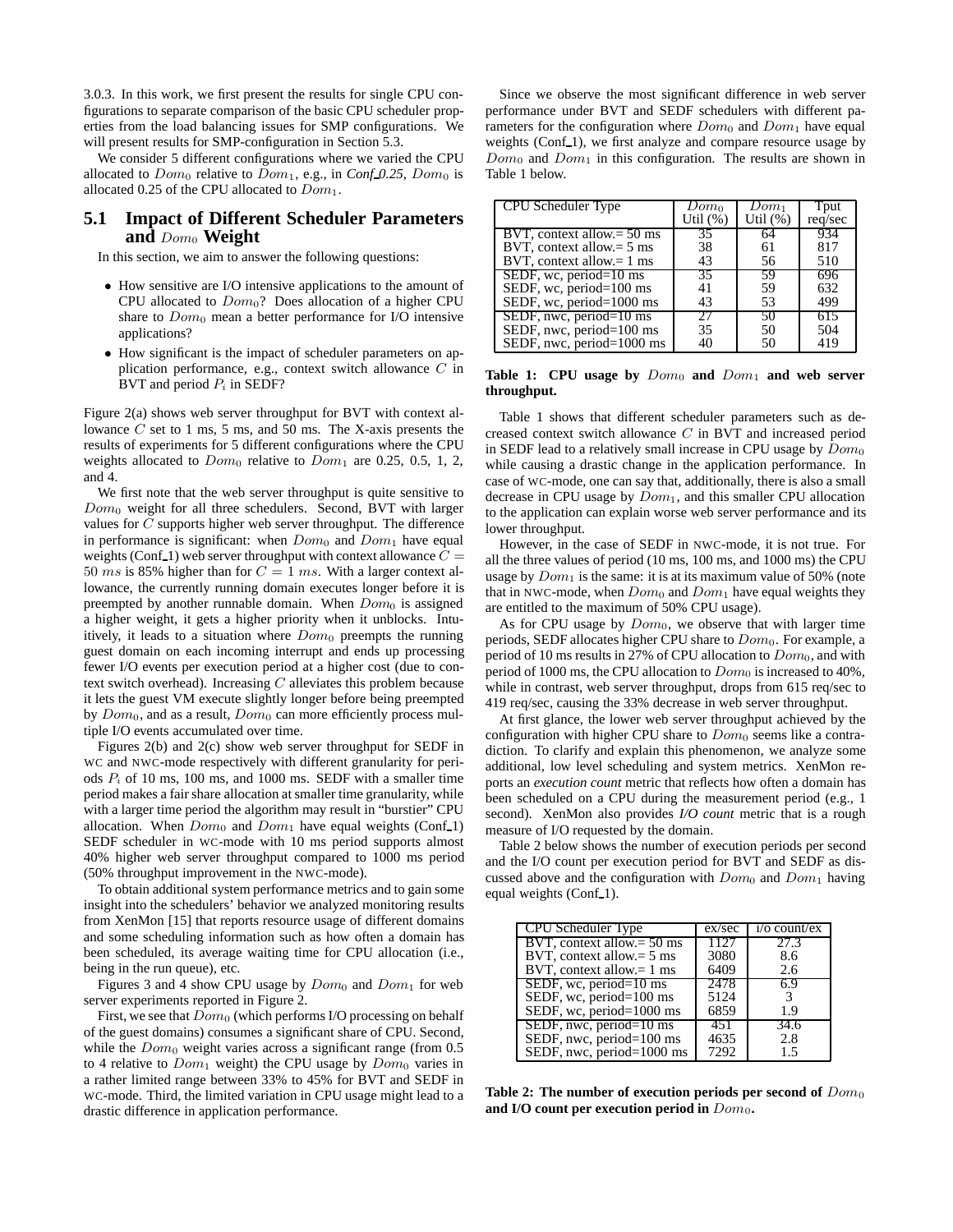









**Figure 4:** *Dom*1**'s CPU usage under different schedulers' parameters**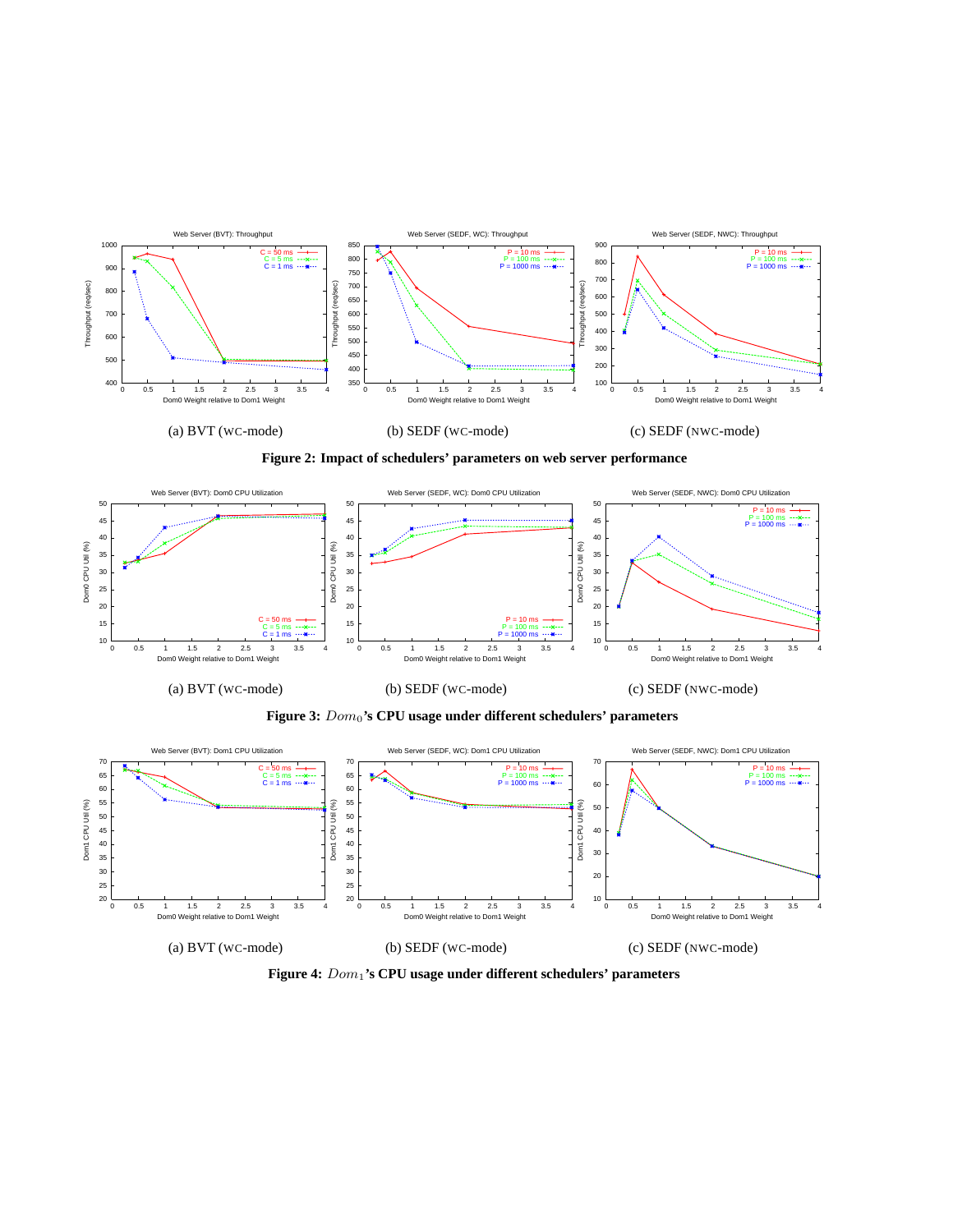

**Figure 5: Evaluating the three schedulers (WC-mode) for different workloads.**



**Figure 6: Evaluating the three schedulers (NWC-mode) for different workloads.**

Indeed, in case of a smaller context switch allowance *C* in BVT or a larger time period in SEDF, both schedulers exhibit a similar behavior: they schedule  $Dom_0$  much more often (see the increased number of execution periods). However, frequently scheduled  $Dom_0$  is processing fewer I/O events that are accumulated in between the *Dom*<sub>0</sub> execution periods. This type of scheduling leads to a higher context switch overhead and to a worse web server performance. In such a way, while the observed CPU usage by *Dom*<sup>0</sup> is higher, in fact, it performs less useful work which manifests itself as degraded application performance.

Figures 5 and 6 show the performance of the three workloads for the three schedulers in the WC and NWC modes respectively. For brevity, we omit detailed analysis of these experiments and summarize below:

- *•* I/O intensive applications are highly sensitive to the amount of CPU allocated to  $Dom_0$ . The problem of adequate CPU allocation to *Dom*<sup>0</sup> and efficient CPU scheduling becomes even harder when multiple VMs with diverse set of applications are competing for I/O processing in *Dom*0;
- *•* Application performance varies significantly under different schedulers even when the schedulers are configured with the same CPU allocation shares;
- *•* Application performance is significantly worse under NWCmode when compared to WC-mode (when using similar shares). NWC-mode is an operational requirement for workload managers (it is used to support performance isolation and to deliver resource guarantees between applications). Optimizing CPU schedulers to support a more efficient CPU allocation under NWC-mode is an often overlooked problem.

Thus, the choice of the CPU scheduler and its configuration can significantly impact application performance despite supporting similar resource allocation models. In an environment where different

servers may potentially run different CPU schedulers with varying configurations, the job of the workload manager becomes even more complex: migrating a VM to a different node with more resources does not necessarily result in better application performance. Hence, one interesting open question is whether virtualization environments must employ a single CPU scheduler with fixed parameters to successfully manage heterogeneous workloads.

#### **5.2 Scheduler CPU Allocation Accuracy**

A traditional metric used in scheduler's analysis and comparison is the *error of CPU allocation*.

This metric is also important in practice as we discussed in Section 3. Since the decision of workload manager's controller is based on a difference between assigned and consumed CPU allocation, a scheduler with significant error in CPU allocation may cause unstable controller behavior and as a corollary, lead to a poor application performance.

To evaluate the CPU allocation error in NWC-mode for SEDF and Credit schedulers, we designed a simple benchmark, called ALERT (**AL**location **ER**ror **T**est):

- *Dom*<sup>0</sup> is allocated a fixed, 6% CPU share during the all benchmark experiments; it is more than sufficient to run XenMon monitoring tool;
- the guest domain  $Dom_1$  executes a cpu-hungry loop;
- for each benchmark point *i* the CPU allocation to  $Dom_1$  is fixed to  $A_i$ , and each experiment *i* continues for 3 min;
- the experiments are performed with  $A_i = 1\%$ , 2%, 3%, ..., 10%, 20%, ... , 90%.

Note that under this benchmark there are no any contention for resources, i.e., there are always enough CPU resources for  $Dom<sub>1</sub>$  to receive its CPU share. ALERT is truly the simplest test to verify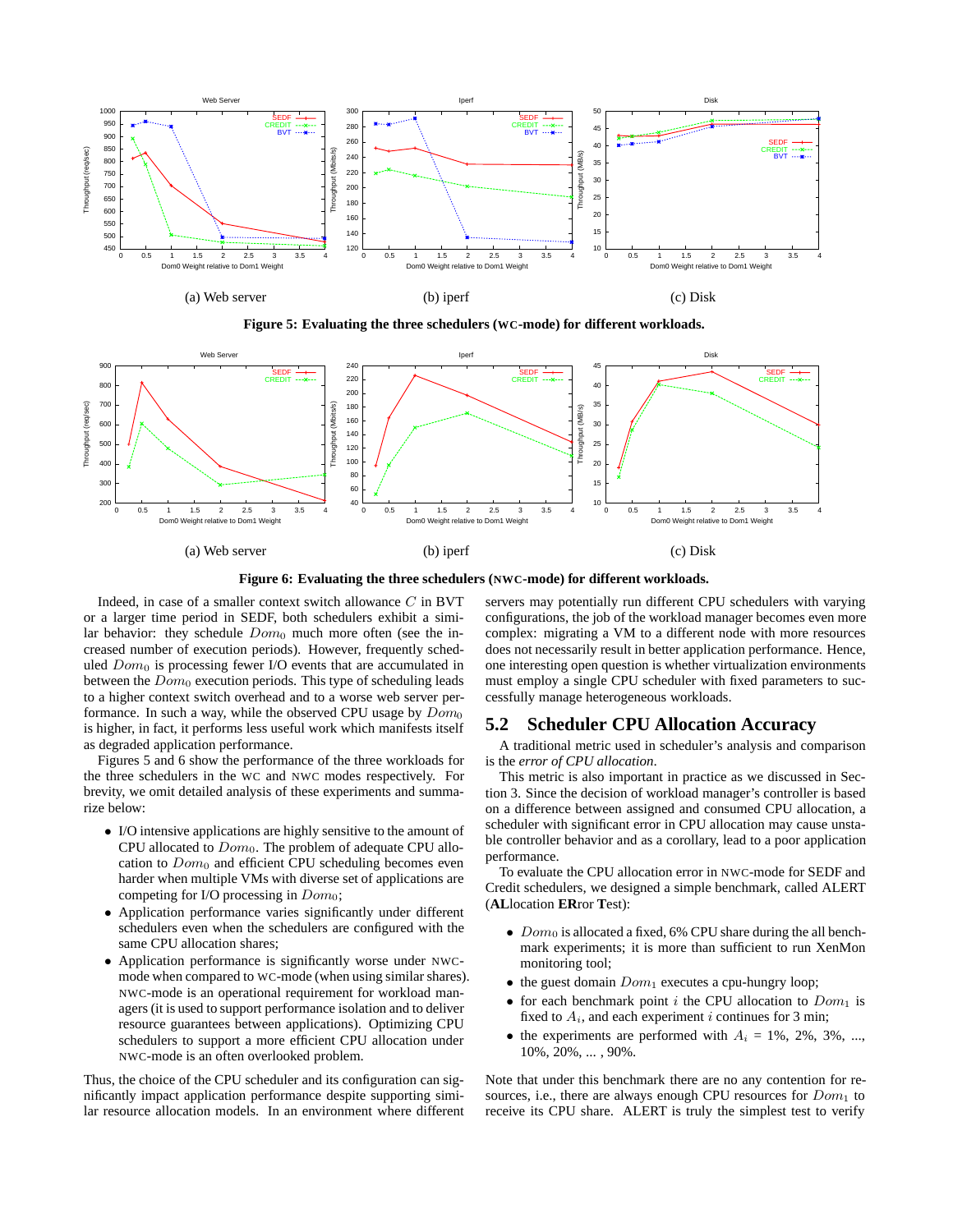

**Figure 7: Benchmarking with ALERT: CPU allocation error under SEDF versus Credit schedulers in Xen.**

the accuracy of a scheduling algorithm. While it does not guarantee the same CPU allocation accuracy when there are competing VM's, one can easily extend ALERT to test the CPU allocation error for multiple VMs, as well as for a case with multiple VCPUs per VM.

Let  $U_i^k$  denote CPU usage of  $Dom_1$  measured during the *k*-th time interval in benchmark experiment *i*, e.g., we sample CPU usage of *Dom*<sup>1</sup> at the second time scale in the ALERT experiments.

If a CPU scheduler works accurately we should see that for *X*% of CPU allocation to  $Dom_1$  it should consume *X* % of CPU, i.e., ideally,  $U_i^k = A_i$  for any *k*-th time interval in benchmark experiment *i*.

Let  $Er_i^k$  denote *a normalized relative error of CPU allocation* defined as follows:

$$
Er_i^k = (A_i - U_i^k)/A_i
$$

We execute ALERT benchmark under SEDF and Credit schedulers in Xen. The Credit scheduler uses 30 ms as a time slice for CPU allocation as described in Section 4. To match the CPU allocation time granularity we use 10 ms period in SEDF in our comparison experiments.

Figures 7 a) and b) show the normalized relative errors of CPU allocation with ALERT for SEDF and Credit schedulers respectively at one second time granularity, i.e., we compare the CPU usage *U<sup>k</sup> i* of *Dom*<sup>1</sup> measured at each second during experiment *i* with the assigned CPU allocation value *Ai*. X-axes represent the targeted CPU allocation, Y-axes show the normalized relative error.

Each experiment is represented by  $180$  measurements  $(3 \text{ min} =$ 180 sec); thus, each "stack" in Figures 7 a) and b) has 180 points and the stack's density reflects the error distribution. As Figure 7 a) shows the CPU allocation errors under SEDF are consistent and relatively small across all of the tested CPU allocation values. The Credit scheduler has overall much higher allocation error as shown in Figure 7 b). The errors are especially high for smaller CPU allocation targets, i.e., below 30%. <sup>4</sup>

Figure 8 presents the distribution of all the errors measured during the ALERT's experiments for SEDF and Credit respectively. We plot the normalized relative errors measured at 1 second time scale for all the performed experiments in ALERT ( $18 \times 180 = 3240$  data points). It is a special version of the CDF (*cumulative distribution function*), where we plot the CDF of the negative errors (with errors ordered in decreasing order) normalized with respect to all the errors,



**Figure 8:** *CDF* <sup>+</sup> *<sup>−</sup>* **of CPU allocation errors.**

Figure 8 presents  $CDF_{-}^{+}$  of both positive and negative errors with respect to all the errors. This way, we can see that the Credit scheduler is over-allocating the CPU share more often than underallocating, while for SEDF the under-allocation is a more typical error. As apparent from Figure 8 the Credit scheduler has a much higher CPU allocation error compared to SEDF scheduler:

- for Credit, 10% of the points have the negative errors worse than -9.9% while for SEDF only 0.03% of points have the error in this range;
- for Credit, 10% of the points have the positive errors larger than 36.3%, while for SEDF there are no error in this range: the maximum positive error is 9.52%.

Figure 9 shows the normalized relative errors of CPU allocation at three minute time scale, i.e., we compare the targeted CPU allocation with average CPU utilization measured at the end of each ALERT experiment (each experiment runs for 3 min).

Overall, SEDF and Credit show comparable CPU allocation averages over longer time scale. However, the Credit scheduler's errors are still significantly higher than SEDF's errors for CPU allocation in the range [1%, 30%] as shown in Figure 9.

as well as the complementary CDF of positive errors (with errors ordered in increasing order). We call it  $CDF_{-}^{+}$ .

<sup>&</sup>lt;sup>4</sup>We had to limit the shown error in Figure 7 b) to the range of [*−*50%*,* 100%] for visibility: the actual range of the observed errors is [*−*100%*,* 370%].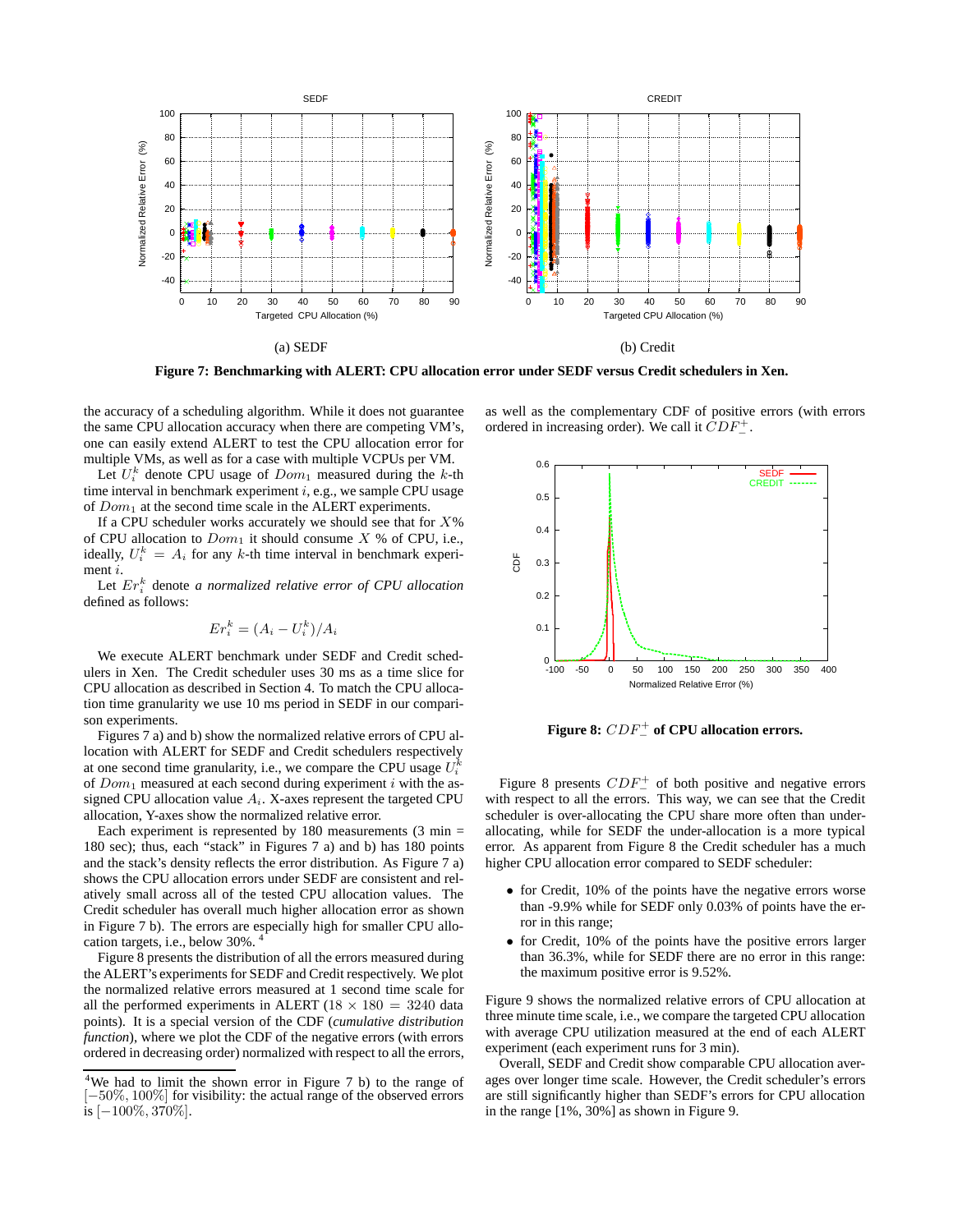

**Figure 9: Normalized relative error at a longer time scale of 3 min.**

Since many advanced management tools like workload manager controllers (see Section 3) rely and depend on accurate CPU allocation at a fine time granularity, it is important to optimize the CPU scheduler behavior and minimize the allocation error, as well as to augment the provided CPU schedulers with measured allocation error results.

#### **5.3 SMP Case**

To efficiently use CPU resources in the SMP configuration a special support is required from the underlying CPU scheduler. Typically, a virtual machine can be assigned multiple virtual CPUs (VC-PUs) and an application with multiple processes or threads can have significant performance improvements when multiple VCPUs are executed on different physical CPUs. To further improve the CPU usage efficiency in the SMP configuration, the CPU scheduler might implement a global load balancing functionality that quickly reassigns VCPUs among available physical CPUs. Both BVT and SEDF schedulers do not support global load balancing. It limits their CPU usage efficiency and somewhat might mislead the intended resource allocation. Let us consider the 2-CPU machine. By assigning equal weights and a single VCPU to each of the three VMs, one would expect to get around 66.6% of CPU allocation per VM (200% /  $3 =$ 66.6%). However, this is only achievable when the CPU scheduler implements global load balancing that dynamically balances VCPUs among the physical CPUs. For example, the Credit scheduler in Xen is equipped with global load balancing functionality, it support the expected behavior and provides the expected resource allocation. As for BVT and SEDF, they assign one VCPU to the CPU<sub>-1</sub> and the remaining two VCPUs to the CPU<sub>-2</sub>, in random order, unless the user additionally specifies some affinity rules for VCPUs. Thus, if for example, VCPU 1 was assigned to CPU 1, and VCPU 2 and VCPU 3 are assigned to CPU<sub>-2</sub>, then under the original equal weight condition, VCPU<sub>-1</sub> receives 100% of CPU<sub>-1</sub> capacity, while VCPU<sub>-2</sub> and VCPU<sub>-3</sub> share CPU<sub>-2</sub> and each VM receives around 50% of CPU<sub>-2</sub> capacity.

In this section, we analyze how the additional load balancing capabilities in the Xen CPU schedulers impact their accuracy and the application behavior. Our testbed consists of dual CPU HP workstations LP200R.

Figures 10 a) and b) show web server throughput for BVT, SEDF and Credit for a dual CPU machine, where both  $Dom_0$  and  $Dom_1$ are assigned 2 VCPUs (VCPU stands for virtual CPU). Since the web server application (Apache 2) uses multiple processes for processing different requests, it should be able to benefit of increased capacity of 2-CPU machine and 2 VCPUs assigned to this applica-

tion. Similarly to a 1-CPU case study, we designed 5 different configurations, where we varied the CPU allocated to  $Dom_0$  relative to *Dom*1, e.g., in *Conf 0.25*, *Dom*<sup>0</sup> is allocated 0.25 of the CPU allocated to  $Dom_1$ .

Figure 10 a) shows web server throughput for BVT, SEDF and Credit schedulers under WC-mode. Similarly to 1-CPU case, we can observe

- *•* a high sensitivity of application performance to the amount of CPU allocated to *Dom*0;
- *•* a significant difference in web server throughput under different schedulers, especially, for a configuration when *Dom*<sup>0</sup> and *Dom*<sub>1</sub> have equal weights.

If we compare web server maximum throughput achieved for 1-CPU machine and 2-CPU machine (i.e., with doubled CPU capacity), then performance improvements are lower when one would expect. For BVT, the web server throughput increases by 45%, for SEDF it increases by 30%, and for Credit it increases by 24%. In these experiments, we are not limited by network bandwidth, therefore these numbers indicate some inefficiency in the underlying resource allocation.

Figure 10 b) shows web server throughput for the SEDF and Credit schedulers under NWC-mode. While maximum web server throughput achieved for SEDF is still higher than for Credit, the marginal improvement with Credit is higher than with SEDF when compared to the single CPU case: there is 42% improvement under Credit, while only 15% improvement under SEDF.

Figure 10 c) presents the results of a simple scaling exercise. Xaxes show the number of VMs created on the system: each VM is configured with 2 VCPUs, it runs a web server, and all the domains, including *Dom*0, are assigned equal weights under WC-mode. The httperf tool has a matching number of instances: each one issues the same workload rate to the corresponding web server. Figure 10 c) reports the maximum overall (combined) web server throughput delivered by one VM, two VMs, three VMs, and four VMs respectively. We speculated that with multiple domains the overall throughput might be higher because multiple domains might better utilize the CPU capacity in the SMP configuration. While all the three schedulers show 10% drop in web server throughput when switching from one guest domain to two guest domains, the Credit scheduler shows an improved throughput for the three and four guest domains (due to its global load balancing capabilities); while BVT and SEDF schedulers show "flat" web server throughput for the increased number of guest domains.

We omit graphs showing iperf and disk read performance because they are very similar to the results presented in Section 5.1, with only a small increase in throughput.

In Section 5.2, we designed the ALERT benchmark for evaluating the CPU allocation error in 1-CPU configuration. As we noted earlier, the Credit scheduler is capable of doing transparent load balancing across multiple CPUs. We therefore evaluate it on a dual CPU system to quantify the CPU allocation error. By understanding the CPU allocation errors in a single CPU case and SMP configuration, one can make an intelligent choice on VM management policy design.

Figure 11 a) presents  $CDF_{-}^{+}$  o the CPU allocation error for three domains each running a cpu-hungry loop, and each one is allocated 66% of CPU in 2-CPU configuration. We use *Dom*0, *Dom*1, and *Dom*<sup>2</sup> in these experiments. Each experiment is performed for 10 min, and the CPU allocation error is reported at 1 second granularity.

The CPU allocation error introduced by the global load balancing schema is relatively high when observed at a fine time granularity. Since the decision of workload manager's controller is based on a difference between assigned and consumed CPU allocation, the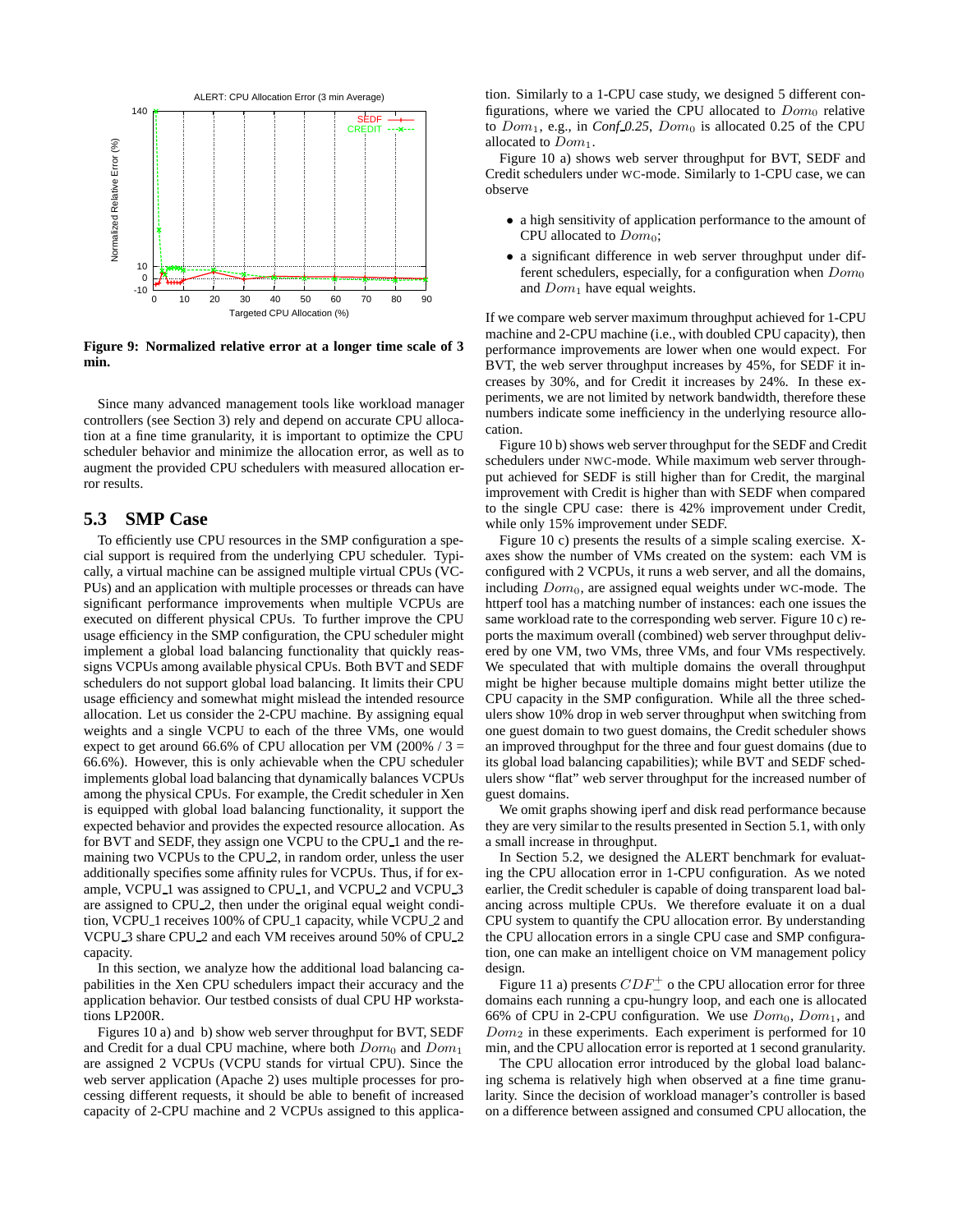

**Figure 10: Web Server Performance under Different Schedulers in Xen (SMP case).**



**Figure 11: CPU allocation error, Credit, SMP case, 3 domains, NWC-mode, 66%:66%:66%.**

management solution may be tuned to use for stability a coarser time granularity where the CPU allocation exhibits a higher accuracy.

### **6. RELATED WORK**

Conventional operating systems typically employ a simple notion of priority for process scheduling. A task with a higher priority is scheduled prior to a task with a lower priority. Priorities may be static or they can be dynamically recalculated. While there are many sophisticated priority schemas, the meaning of the assigned process priorities is not intuitive and often the performance characteristics of such schedulers are difficult to understand [8]. For example, decay usage scheduling [16] is a priority and usage based mechanism for CPU scheduling employed by BSD [19] Unix and a few other operating systems. Decay usage scheduling is motivated by two concerns: fairness and performance. Fairness is achieved by allocating the CPU slice to processes that have received fewer slices in the recent past. In such a way, the I/O-bound process will be dispatched to receive CPU before the compute-bounded processes, which improves throughput by overlapping CPU and disk/network activities.

While decay usage and other priority schedulers can provide fairness and performance, achieving service rate objectives or quantitative objectives for CPU consumption, for example to ensure that a particular application receives 50% of the CPU usage, remains difficult. To overcome this shortcoming, different scheduling mechanisms were introduced, for example, fair-share schedulers [10, 17, 18]. The fair-share schedulers were introduced to provide propor-

tional sharing among processes and users in a way compatible with a UNIX-style time sharing framework. Each client has a priority which is adjusted as it executes. The fair-share scheduler will provide proportional-share among the clients by adjusting the priorities of clients in the appropriate way. However, the algorithms used by these systems are complex, requiring periodic usage updates, complicated dynamic priority adjustment and correct parameter setting to ensure fairness at a time scale of minutes. Empirical measurements show that most fair-share schedulers provide reasonable proportional fairness over relatively large time intervals [10]. It is almost certainly the case that the CPU allocation errors can be very high.

Lottery scheduling [24] provides a more disciplined proportional sharing approach than fair-share schedulers. Each client receives a number of tickets proportional to its share. A lottery scheduler then randomly picks a ticket and schedules the client that owns this ticket to receive a CPU slice.

Several previous systems [24, 13, 23, 21] use the same virtual time basis as BVT [9] for measuring and controlling long-term sharing of the CPU. However, most do not provide control over low-latency dispatch, but some of them that have such a control do introduce extra mechanisms such as deadlines.

In a deadline-based scheduling system, such as Atropos [20], the processes declare future CPU needs to the system: the process can express a required CPU reservation and CPU needs per time period. Thus the scheduler uses real time-algorithms to ensure time guarantees. The problem of scheduling periodic tasks with hard deadlines was well researched in the literature for real-time applications.

The literature contains a variety of techniques for scheduling processes and tasks. However, resource multiplexing and scheduling among virtual machines is not well understood. Additional complexity in scheduling and CPU allocation of virtual machines is introduced by a variety of I/O models used by different virtualization platforms. We use the open source Xen virtual machine monitor to perform a comparative evaluation of three different CPU schedulers for virtual machines and analyze the impact of the CPU scheduler and resource allocation on application performance.

#### **7. CONCLUSION**

In this work, we analyze and compare three proportional-share CPU schedulers for virtual machines. We present a sensitivity study showing how both the CPU scheduling algorithm and the scheduler parameters can drastically impact the performance of I/O intensive applications running on virtual machines. To demonstrate performance sensitivity, we use three relatively simple system benchmarks that approximate disk and network intensive workloads, and inter